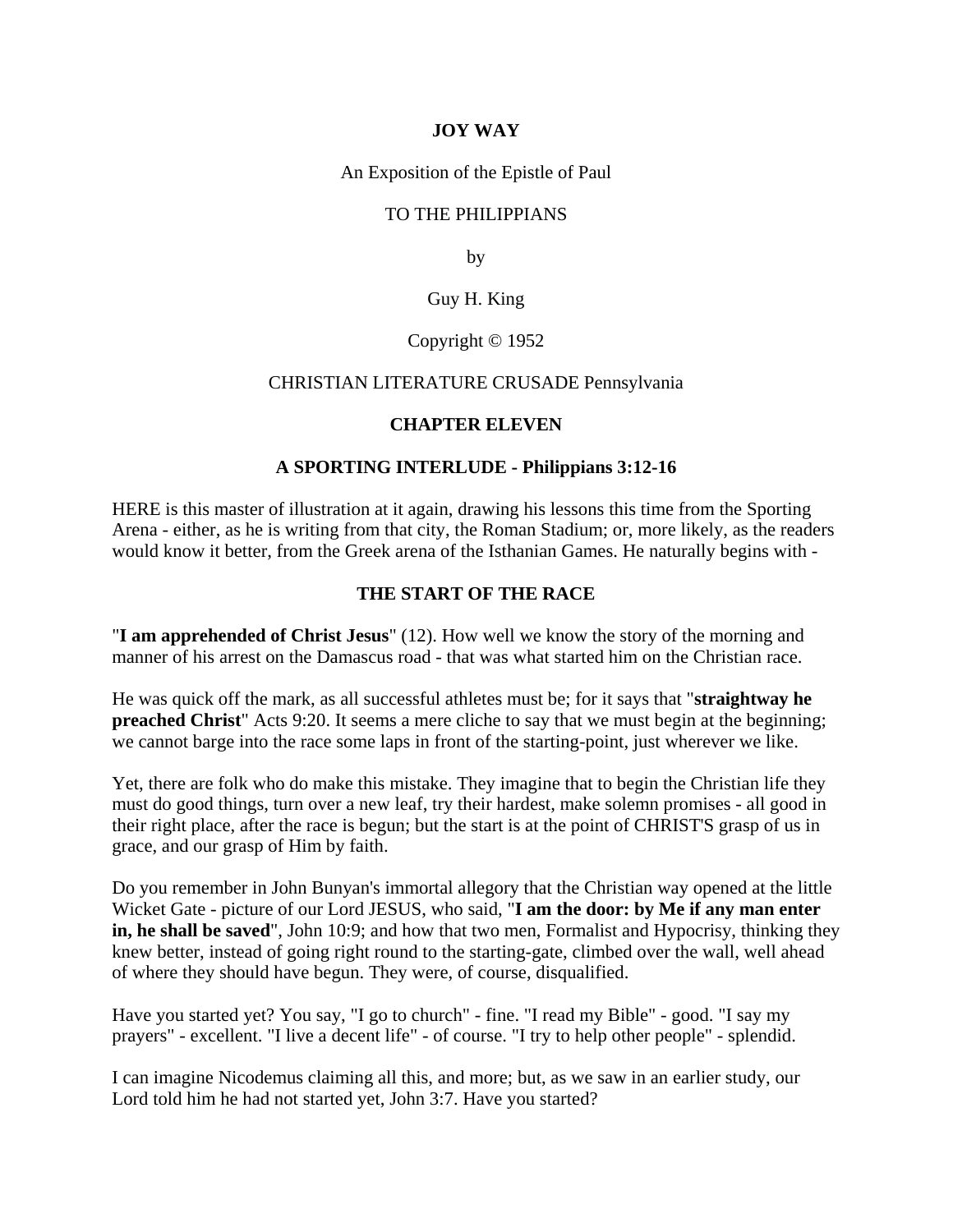Many of my readers can remember their "**Damascus Road**" - the place where CHRIST met them, the living JESUS arrested them. Sometimes, that "road" has been a strange place - in my own experience, one was under a street lamp-post; another was literally on a rubbish-heap; another was on a seat on Liverpool Street Station, in London. Others, of course, have been in ordinary places: church, chapel, hall, drawing-room, open-air meeting.

Where was your starting-place? How Paul loved to tell of his conversion - dwelling on all the details, amazed at the forgiving love for sinners, "**of whom I am chief**", I Timothy 1:15. So he was "**apprehended**".

It was CHRIST who took the initiative - pricking his conscience, Acts 9:5, pursuing him along the road, like Francis Thompson's "*Hound of Heaven*", persuading him with the urgency of the telegrammatic double-knock, "**Saul, Saul**"!

No, he could not get over the wonder of it all. When Hebrews 12:1-2 talks about the Christian Race, it speaks of the Lord JESUS as "**the author and finisher of our faith**" race. I wonder if we are, on account of the context, justified in interpreting that as "the starter and judge" fulfilling a double role, sending us off from the mark, and welcoming us at the tape.

A double role would be nothing foreign to Him who is both GOD and man, who is both High Priest and Victim. Anyhow, in fact, even if not in these words, He is both Starter at the beginning, and Judge at the finish. So Paul is off!

# **THE COURSE OF THE RACE**

He had not yet finished - "**not as though I had already attained**" (12).

Later on, we find him within sight of the tape, and, in glad anticipation, he says, "**I have finished my course**", II Timothy 4:7; but he is not yet there, he has still a long way to go. From the superior manner in which some Christians behave, you might imagine that they had got there - it appears that they have nothing more to experience, nothing more to do, nothing more to learn: they know it all!

They remind me of a boy of fourteen, who, explaining why he had left school, told me, "They can't teach me any more". Perhaps he spoke more truly than he meant - not that he was so full of knowledge, but that he was so dull that they had given it up.

He intended the first: I suspected the latter!

Our apostle had no such delusions - there were gaps yet to be bridged, laps yet to be covered; there were depths of experience yet to be sounded, heights of attainment yet to be achieved, ere the close of the contest.

Meanwhile he would not stop still - "**I follow after**" (12). It is now almost universally questioned if Paul wrote the Epistle to the Hebrews; but of this there is no question, that he would heartily endorse the sentiment of 6:1, "**let us go on**". He had fully and firmly grasped the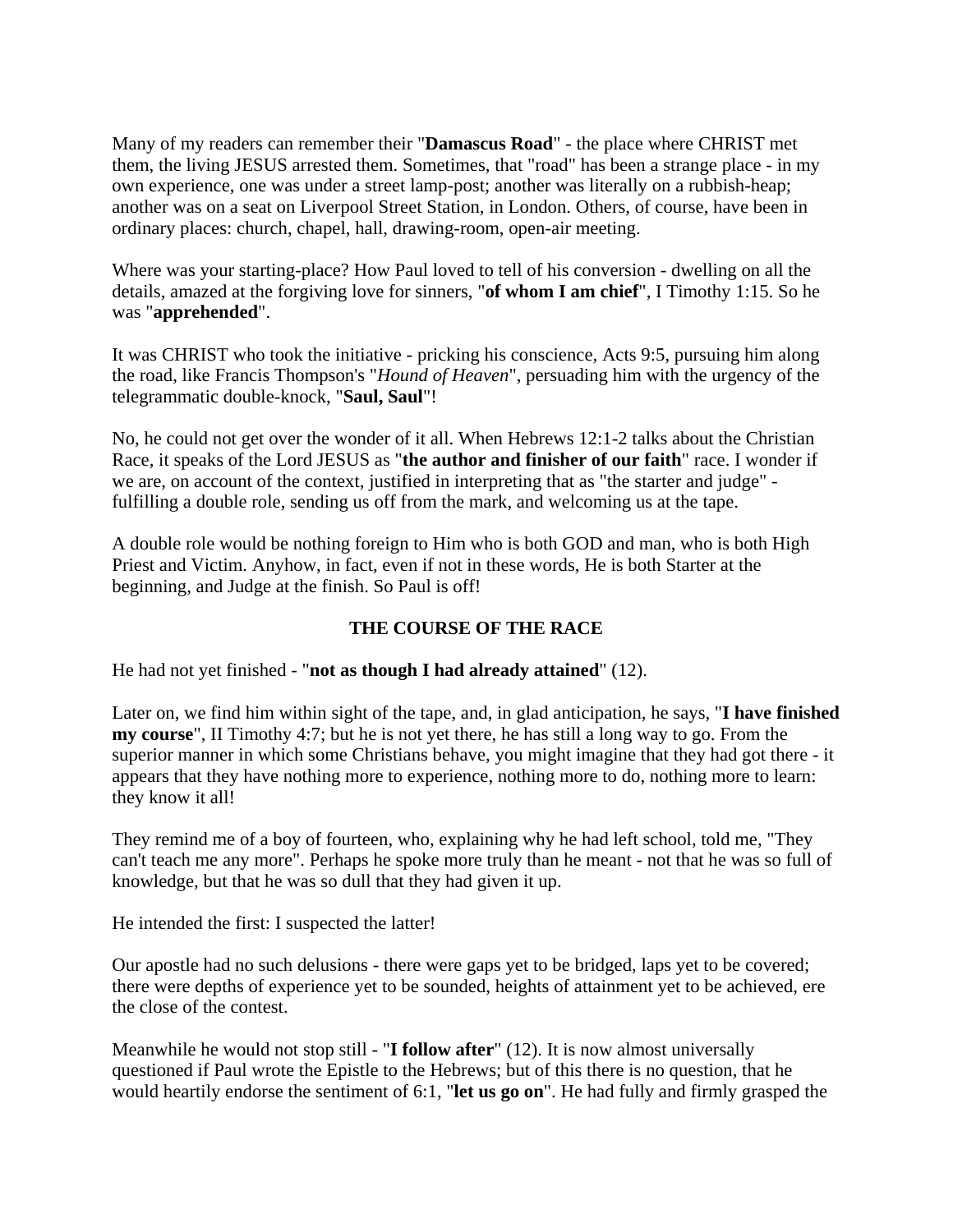fact that conversion was, as we have seen, a starting-place, not a stopping-place.

He would have appreciated that, though the seemingly impassable, impossible, Red Sea be in front, the command still holds, "**Go forward**", Exodus 14:15. There is a place for "**Stand still**" (verse 13), but no room for standstill - need for quiet, to get new vision, but only for the purpose of preparation for the resumption of the journey.

This race is not just a sprint - a quick, brisk burst of energy, and done with.

In that case, many more would have succeeded. It is the distance that has beaten; they could have managed a spurt; but the keeping on keeping on has proved too much for them.

Says Hebrews 12:1, it is a long-distance race - "**let us run with patience**". Says Galatians 5:7, it is an obstacle race - "**ye did run well; who did hinder you?**"

Here, in Paul, is an athlete who will not be hindered, not be stopped, but will "**go on unto perfection**".

He would put everything into it - "**This one thing I do**" (13).

There is no "I do" in the Greek, so that the broken sentence recaptures the excitement of the apostle in his prison as, in imagination, his heart is pounding at his ribs, as his feet are pounding on the track. He has one over-mastering passion, to the exclusion of all other interests - to get there, and to get there fast.

I will not say, to get there first - because I think that this is not a competitive race.

Mark his concentration. "**Forgetting those things which are behind**" - no race could be successful for a contestant who was continually looking back. Old sins - "**their sins and their iniquities will I remember no more**", when they are pardoned; why, then, should we be for ever digging them up, and pining for them?

*Former failures* - how discouraging they can be; don't be for ever doing nothing because you were once doing badly. Learn what lessons your failures can teach you, and then forget them.

*Past experience* - some people are perpetually living on the past; they received a great blessing, perhaps at Keswick, years ago; let GOD be thanked for that; but, alas, these folk never seem to have any fresh, up-to-date blessing to recount.

*One-time pleasures* - that, for whatever reason, they have felt urged to renounce; but they are, so wistfully, often thinking back to those jolly times of yesteryear.

Like Israel of old - "**we remember the fish which we did eat in Egypt freely; the cucumbers, and the melons, and the leeks, and the onions, and the garlick: but now . . . there is nothing at all, beside this manna**", Numbers 11:5-6.

Some Christians, who once were so happy with "**this manna**", have allowed their appetite for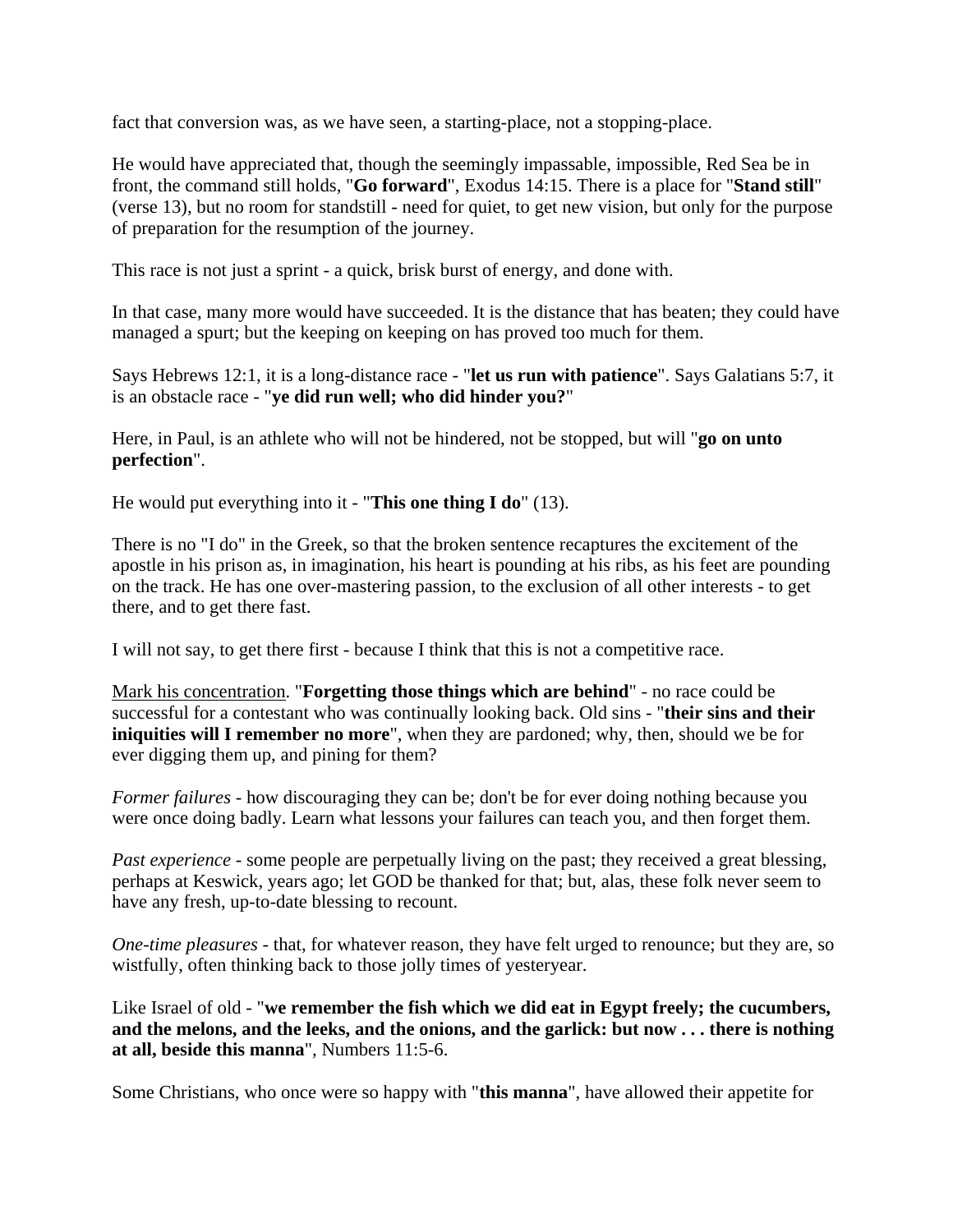the things of GOD to be spoiled, and now they look back to the old days and pleasures.

To all such we would say, "**Remember Lot's wife**."

*Previous successes* - these also should be forgotten, for it is ever a temptation to be content with that triumph, to rest on our oars. What a lot of things there are, bad and good, for us to forget!

The Psalmist says, "**My times are in Thy hand**" - leave your past time there; and know that "the best is yet to be."

Ponder this, too. "**Reaching forth unto those things which are before**." Have you ever seen a runner, straining every nerve to maintain, or increase, his speed? There he is, at full stretch!

That is the picture here. Grasping every opportunity of service, that he may do all he can for GOD, ere the race is done; seeking to make progress in grace, ever advancing in the things of GOD, that He, our Divine Trainer, may not be disappointed in His proteges; eagerly anxious to step into all the promises of blessing, longing to apprehend all that GOD purposed in apprehending him (12).

Here is a runner in dead earnest; here is running that makes big demands.

The other classic racing passage, Hebrews 12:1-2, gives sound advice to those who would "**run well**" - amongst other tips, these.

(1) "**Let us lay aside every weight**" - this last is a medical word, making the phrase to mean, "let us get rid of every ounce of superfluous flesh", which is just what an athlete does, training down to the last ounce, or, in spiritual parlance, reducing the "I" to the least minimum, as little of self as must be.

(2) "**Let us lay aside . . . the sin that doth so easily beset us**" - that doth so easily wrap us round. The athlete is careful to throw off everything that he decently dare, so that no vestige of unnecessary clothing shall impede him. How often a Christian's progress is slowed down by some besetting (wrapping round) habit of sin.

(3) "**Looking unto Jesus**" - not looking back at the past, as we have seen; not looking round at others. Like Peter, "**What shall this man do?**" and JESUS' reply, "**What is that to thee? follow thou Me**", John 21:21-22. Our attention wholly given to Him: what is His will in everything? What will please, and honour Him? All that need be added is the word Paul sent to the Christian athletes of Corinth, I Corinthians 9:24, "**So run, that ye may obtain**", which brings us to -:

# **THE END OF THE RACE**

# "**I press toward the mark for the prize of the high calling of God in Christ Jesus**."

The apostle is now looking toward the finish of the contest, the scene at the tape is, in anticipation, before his eyes, those last few yards call out all he has in him.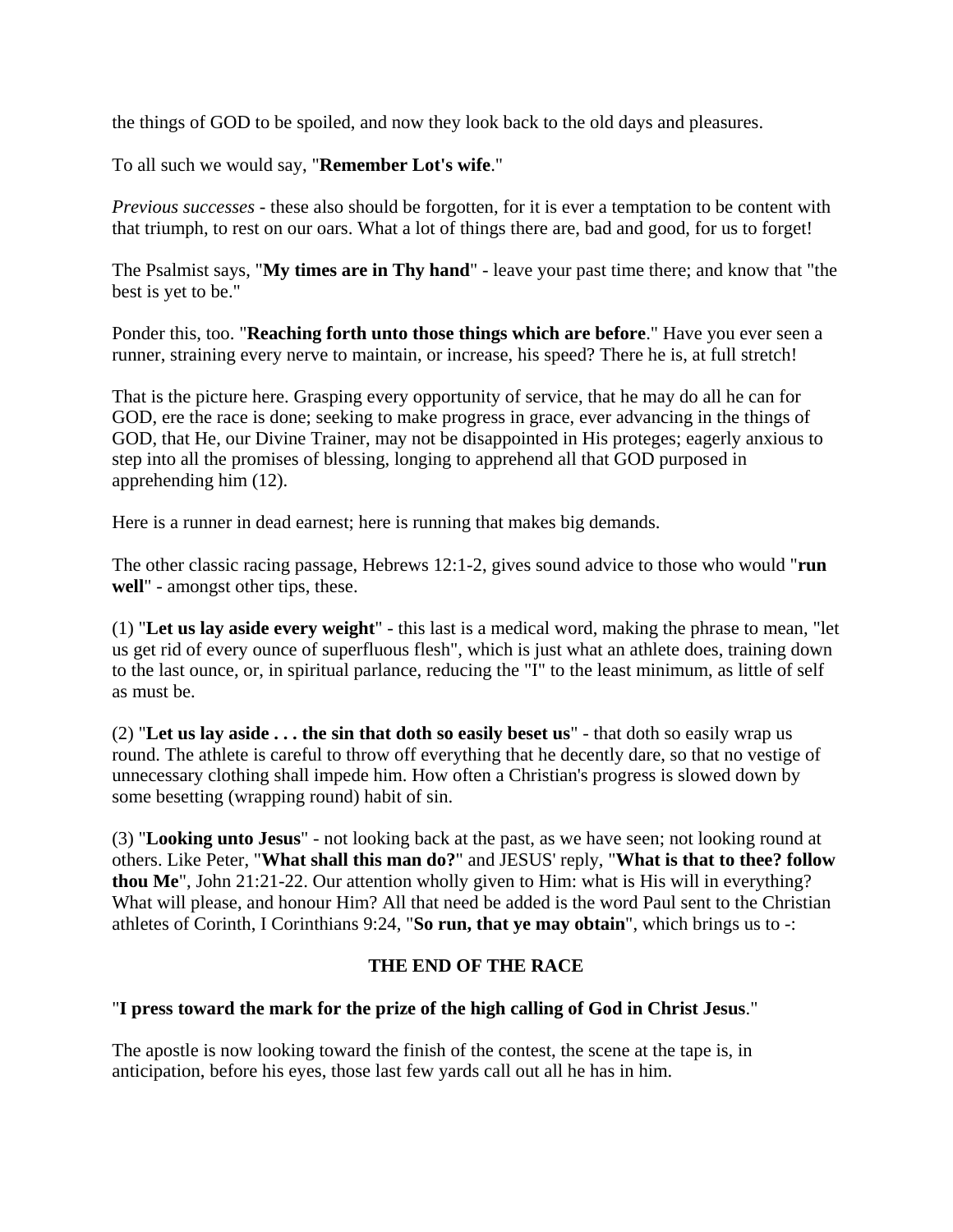Let us divide up this interesting sentence, and examine it piece by piece.

"**The mark**" - On first thoughts it seems easy to interpret it as referring to the tape at the end of the course, at whose breaking the prize-winner will be known and acclaimed. That is the way in which it has been mostly understood. But let me put to you a suggestion which has been brought to my notice by A. Cochrane, my old friend. In an old commentary of more than a hundred years ago (1839), by a Dr. MacKnight, the following suggestion is offered, "I follow in the course along the mark", and, by way of interpretation, it is added, "I run on the marked-out course of faith and holiness."

Mr. Cochrane proceeds, "So Paul says, in effect, I am pressing on towards the Prize to be given when the Race is finished and won, and I keep to the marked-out Track, as I must, for the rules must be followed.

'**If a man also strive for masteries, yet is he not crowned, except he strive lawfully**', II Timothy 2:5. It is the only way, and do you follow my example, and that of others, who do as I do. He must keep pressing on along the marked-out Track." A most interesting suggestion.

If you have attended an athletic meeting, you will have noticed how the track is marked out with lines for the Hundred Yards, and how each competitor is allotted his lane, and is bound to keep within those two lines of his track. That track is symbolical of the "**narrow way**", Matthew 7:14, the Way of Faith and Holiness - we cannot go where we like, we must keep to the appointed track, or we become "**a castaway**", I Corinthians 9:27; turned out of the race, not turned out of the family.

"**The prize**" - it is not competitive, for if I get it, the others are not deprived of it, as in an ordinary race, wherein "**one receiveth the prize**", I Corinthians 9:24.

In the Christian race, all may receive it if they "**so run**." Paul doesn't despise the prize - as some affect to do. These superiors say that they do not race, work, serve for reward. Who does? It is "**the love of Christ constraineth us**", II Corinthians 5:14. But that does not mean that we will think lightly of it, if we are awarded it. Our Lord Himself often, shall I say, recommends it, Luke 19:17; Matthew 25:21.

Who am I to despise it? The apostle was not ashamed to go all out for it. Paul doesn't describe the prize - we know that

(a) it is not Salvation, being given only to those who have previously got salvation; (b) it is not Heaven, for that is not a prize for our effort, but a gift to our faith.

Let us be content to leave it as yet revealed. At least we do know what will be the gracious words that will accompany the presentation - those words, all the more heart-warming as coming from His lips, "**Well done!**" It is always an encouragement to get that bit of praise from anyone, but how incomparable the sweetness when coming from Him. That will be worth all the sacrifice, all the striving, all the strenuousness. GOD help me - help you - so to run as to obtain that distinction, Heaven's medal of the "W.D.": "**Well done!**"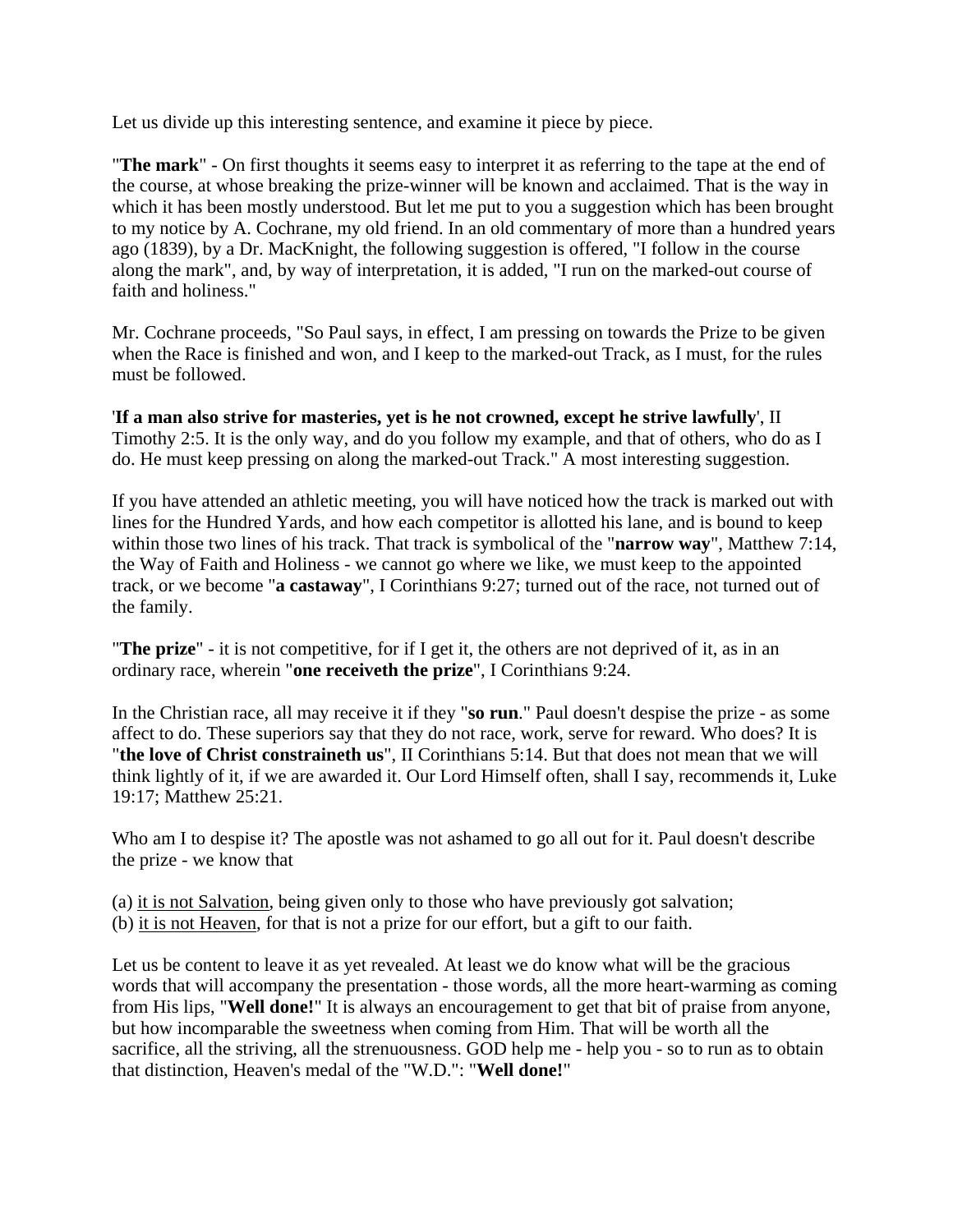"**The High Calling**" - I have long felt that this means "the upward calling", and that it refers to the time of our Lord's return, to call His church up to Himself, as prophesied in 1 Thessalonians 4:17.

It would appear that it is at this dramatic occasion that the judgment seat of CHRIST - the examination of believers' records - is to be set up, in accordance with I Corinthians 3:12-15, when "**reward**", and "**loss**", shall be assessed.

I have quite recently discovered that my view of this is not new, as I impudently imagined, but that actually it was held by no less a person than Chrysostom, all those centuries ago, who remarked that "athletes are not crowned in the race course below; the king calls them up and there crowns them".

At the close of our English football Cup Final, the players of the winning team are called up to receive the Cup, and both teams the medals, from the hands of the Queen, or other High Personage, who has been watching the match from a box above the tiers of seats below. So was it at the Athenian Games, that the Philippians would know so well, that the successful competitors were called up to receive their amaranthian crown from their Ruler's hands.

So, we believe, will it be at the time when our Lord returns. Those who have gained the prize will have "*the upward calling*", to receive from His hands the token of His grace and pleasure, and to hear, His wondrous commendation, "**Well done**" - perhaps, also, the delighted plaudits of the assembled saints. The Parousia will be our prize-giving! Oh, happy day-if we have "**so run**".

"**In Christ Jesus**" - yes, again comes the so-oft repeated emphasis, all is from Him, and in Him. It is His grace that gives us the urge, and the chance, to run, as we "enter" the race by the "**strait gate**"; it is His grace that gives us strength to run, and even guidance to run well; it is His grace that gives us the prize for good running.

He was the "**Author**" - the Starter who sent us off; He is the "**Finisher**" - the Judge who holds out to us the incorruptible crown at the end. Therefore, as the old hymn invites and incites us -

> "Run the straight race, through GOD's good grace, Lift up thine eyes, and seek His face. Life, with its way, before us lies, CHRIST is the Path, and CHRIST the Prize."

Verily, in Him is our protection, our provision, our progression, and our preoccupation all the way along. Thus, as we saw earlier, we shall run "**looking unto Jesus**" for everything needful for our Christian athleticism - what more inspiring motto could we have. One further section of the passage now claims our attention. I shall call it.

## **THE LAGGARDS OF THE RACE**

Perhaps we might first consider the "**thus minded**" of verse 15. Those who share the same mind with Paul on the matters he has been placing before them. He claims for such that they are "**perfect**".